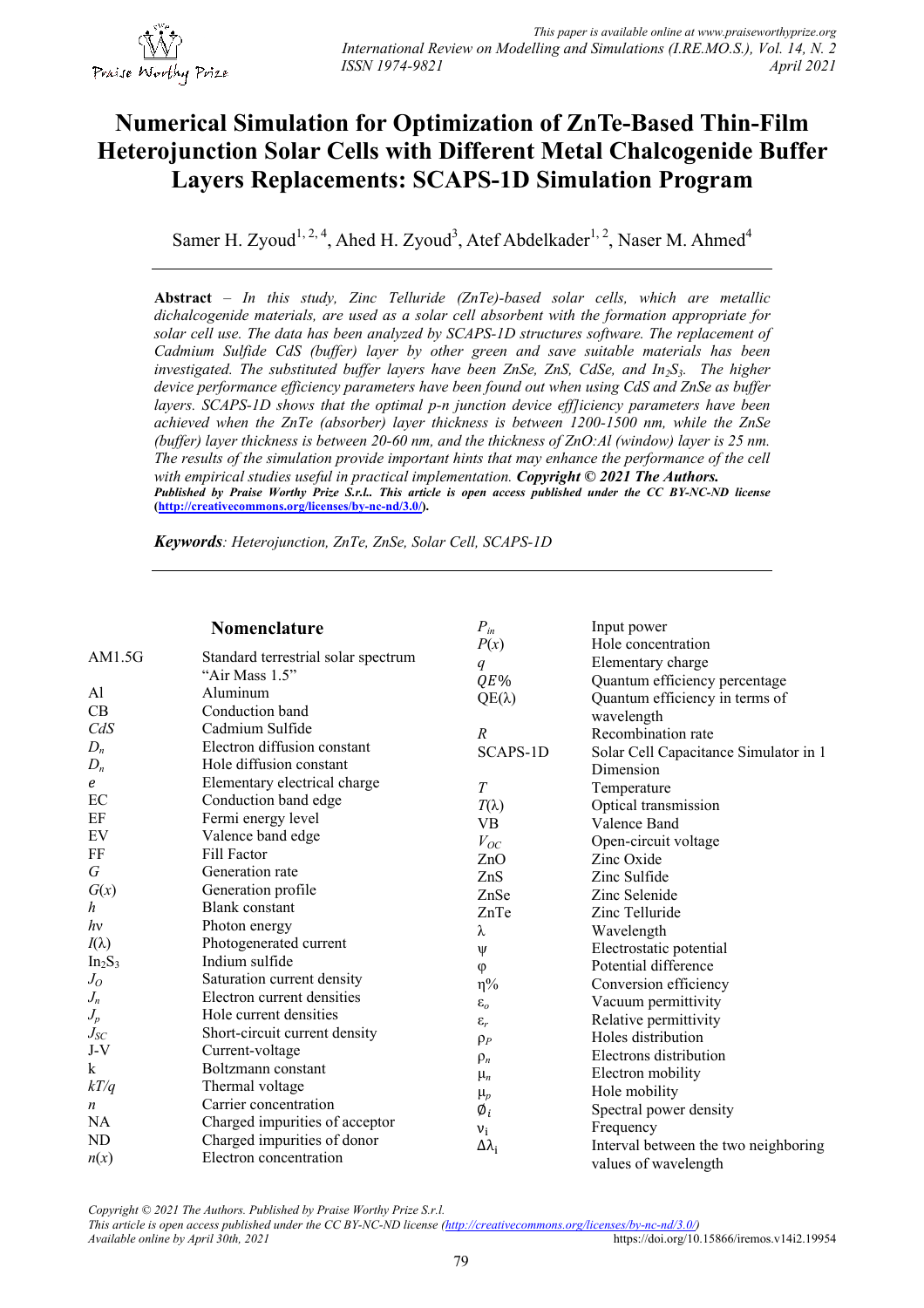$\varphi_p(\lambda)$  Photon flow

# **I. Introduction**

Environmentally friendly and renewable sources of energy are important goals [1]-[3]. The conversion of solar light to electricity is also one of the imperative prospects [4]-[11]. Solar cell photovoltaic devices have emerged as a well-run and relatively sustainable energy conversion technology, which is environmentally friendly and commercially non-expensive in larger-scale production.

In the current situation, the economic and high conversion efficiency photovoltaic devices are designed for the generation of electricity. Semiconductor devices play a significant role in such applications and they can be extensively used in photovoltaic power generation. Photovoltaic cells absorb the radiation of sunlight and convert it into electricity [12]. Polycrystalline and monocrystalline photovoltaic cells are made from elemental and combined materials. Monocrystalline materials exhibit higher conversion efficiencies compared with polycrystalline materials. Their production cost is higher than the polycrystalline materials. A polycrystalline material in photovoltaic research and applications has gained more attention due to satisfactory performance, low-cost manufacturing, reliability, and stability [13]. Thin-film semiconductor solar cell technology is one of the most promising green energy sources. It has advantages like being a clean energy source, an inexpensive technology (prepared from available, non-expensive materials), easily prepared (it can be prepared by simple techniques such as electrodeposition, chemical bath deposition, solution growth, and thermal evaporation) [7]. A small amount of raw materials is sufficient to prepare a large surface area of nano-thin-film.

Additionally, it demands little maintenance, it has a long life, and it is recyclable. Toxic and environmentally hazardous materials have been investigated in thin-film solar cell research. Such materials are cadmium, arsenic, beryllium, lead, mercury, and others [14]-[19]. Reducing these materials' impact on the environment is one of the main targets of research and development. Replacing such hazardous with other safe and fewer hazardous materials can help achieving the target issue, in addition to the use of a minimum amount of such materials with no significant reduction in solar cell device performance efficiency. Thin-film photovoltaic solar cells belong to second and third-generation solar cell technology. These types of solar cells are manufactured by depositing one or more layers of semiconducting materials on a metal, plastic, or glass substrate. Commercially thin-film photovoltaic solar cells are used in various technologies, such as Copper Indium Gallium Selenide (CIGS) [20], cadmium telluride (CdTe) [21], kesterite and perovskite solar cell technologies [22]. Thin-film photovoltaic technologies are based on various types of light absorbers semiconductor materials with different

thicknesses that vary from few nm to few µm. This makes these types of devices flexible and lightweight. The absorption coefficient of a thin film of polycrystalline solar cell devices is higher than monocrystalline materials.

Therefore, a very thin layer of the absorber layer is sufficient for the effective absorption of sunlight [23].

For a better understanding of the device characteristics, numerical modeling or analysis is a computer simulation program that can play a significant role by modeling different device structures that can save time and cost for the research community. It is a tool to study system behavior having complex mathematical models and it helps providing analytical solutions. For the numerical modeling of solar cells, the physical parameters of the material are taken as input for the simulation software. In order to translate the practical or real device, it is mandatory to take experimental data of J-V characteristics and functional parameters such as power conversion efficiency, fill factor, open-circuit voltage, and short circuit current in device modeling. Furthermore, ZnTe is cubic structured, it is a p-type semiconductor with a 2.25 eV energy gap and it has promising applications for various electronic optical uses such as heterojunction solar cells. ZnTe can be formed with n-type CdS thin layer or another buffer such as CdSe, ZnS, ZnSe, and  $In<sub>2</sub>S<sub>3</sub>$ , a p-n junction that is more useful for photovoltaic solar devices. These devices can absorb a wide range of solar spectrum in the conversion process [24].

Skhouni, O. et al. (2016) have reported the modeling of ZnTe based solar cell and a numerical study of the effect of ZnTe absorber thickness on the different output parameters of the proposed ZnO/CdS/ZnTe solar cell device [25]. The results show that all the main characteristics of the modeled solar cell have increased with increasing ZnTe thickness up to 2 μm and at this optimum thickness, conversion efficiency η, open-circuit voltage  $V_{OC}$ , short circuit current density  $J_{SC}$  and fill factor FF are 10%, 1.81 V, 7 mA/cm<sup>2</sup> and 78.84% respectively. The importance of using ZnTe in solar cells is due to its high performance, stability, low production cost, and high absorptivity. All these properties make it suitable for the substitution of silicon solar cells [26]- [29]. The buffer layer usually has a focal role in heterojunction thin-film solar cells.

The reach-in photons to the absorption layer are passing through the buffer layer. Accordingly, the photons lost due to absorption in the buffer layer should be minimized. Therefore, electrical resistance and low surface recombination in the buffer layer are required. Providing thin-film solar cell stability is essential in presenting the buffer layer in-between the absorber layer and the transparent windows layer.

Accordingly, the buffer layer should have a highenergy gap. Such behavior allows most of the visible radiation to pass through to the absorption layer. On the other hand, the bandgap edges of the buffer and the absorption layer should be approximately compatible in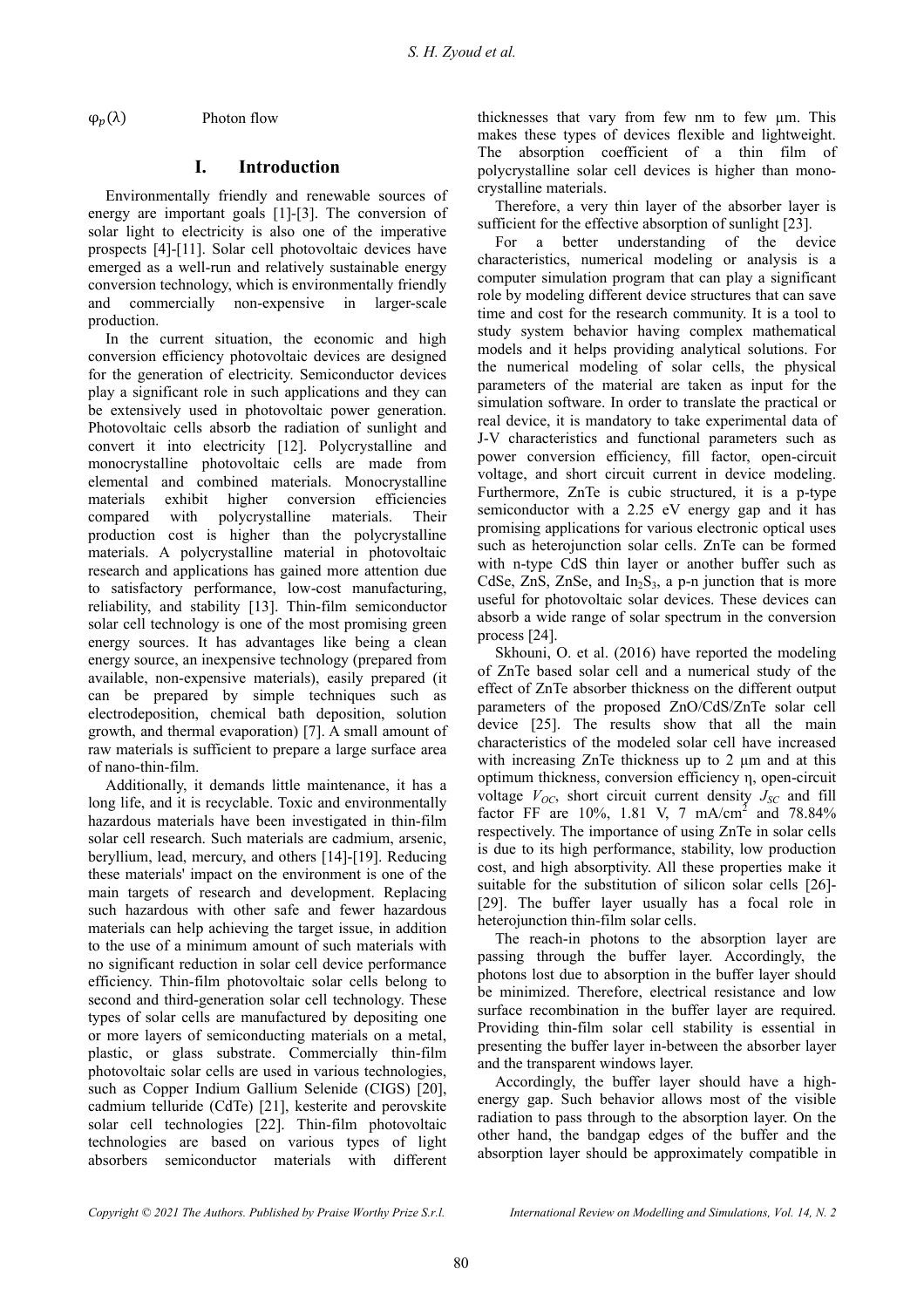order to allow the depletion layer to overlap. Metal chalcogenides are suitable for the role of a buffer layer in heterojunction thin-film solar cells. Such metal chalcogenides are CdS, CdSe, ZnS, ZnSe, and  $In<sub>2</sub>S<sub>3</sub>$ . Among the metal chalcogenide, CdS, CdSe, and CdTe have commonly used compounds in heterojunctions thinfilm solar cells. Such compounds have an environmentally hazardous impact. Green and environmentally friendly (less hazardous) compounds (e.g. ZnS, ZnSe, ZnO,  $Zn_{1-x}Mg_xO$ , and  $In_2S_3$ ) should be investigated and evaluated as a replacement to the conventional hazardous semiconductors used in heterojunction thin-film solar cells [30]-[32].

Numerical simulations can be utilized to explore the possible effects of different materials on the final solar cell characteristics.

Findings of such numerical studies and analysis can be used in order to improve the performances of the device [2], [33]-[38].

In this work, green and environmentally friendly semiconductors (e.g. ZnS, ZnSe, and  $In<sub>2</sub>S<sub>3</sub>$ ) have been investigated and compared with CdS and CdSe as a buffer layer in heterojunction thin-film solar cell. The SCAPS-1D will be used here to evaluate numerically the photovoltaic devices performance efficiency.

The device performance efficiency will be evaluated by calculating the efficiency parameters (open circuit potential  $V_{OC}$ , short circuit current density  $J_{SC}$ , fill factor percentage FF%, and efficiency percentage η%). The optimum thickness of the ZnTe (absorber) layer (the selected buffer layer), and the ZnO:Al (window) layer thickness will be investigated in addition to assessing the quantum efficiency. The band diagram will be investigated as well.

The rest of the paper is organized as follows.

Section II explains the numerical modeling and the materials input parameters. This section will describe the methodology of the device simulation and modeling, the input parameters, and the used mathematical equations. Section III represents the results and the discussion details with subtitles such as effect of buffer layers on the J-V characteristics, optimization of the ZnTe (absorber) layer thickness, modeling and optimization of ZnSe (Buffer) layer thickness, and modeling and optimization of ZnO:Al (window) layer thickness. Finally, the conclusion is presented in the final section of this paper.

# **II. Numerical Modeling and the Materials Input Parameters**

The heterojunction solar cell devices layers general are constructed by a glass substrate sheet.

A conducting molybdenum layer is deposited on the glass substrate sheet, followed by the absorption layer, which is usually a thick layer that absorbs enough amounts of photons to excite electrons to the conduction band.

Next, the suitable buffer layer is deposited on the absorption layer and a transparent conductive window layer is deposited over the buffer layer. Finally, the heterojunction is protected by a layer (glass) that is posed as a front layer.

The suggested device is constructed from a ZnTe as an absorption layer deposited on a molybdenum layer that is deposited on the glass sheet substrate.

A buffer layer of different suggested semiconducting materials (CdS, CdSe, ZnS, ZnSe, and  $In<sub>2</sub>S<sub>3</sub>$ ) is deposited on the absorption layer.

A window layer of Al-doped ZnO in the ration of 3% is deposited on the buffer layer. Finally, the front glass sheet is deposited. The schematic diagram of the suggested Mo/ZnTe/Buffer layer/ZnO:Al is shown in Fig. 1.

The SCAPS-1D software is used here for solar cell efficiency numerical simulation calculation. It has been developed for polycrystalline thin-film devices-based solar cell and it has many parameters of the electrical one, which can be studied or simulated including  $V_{OC}$ , *JSC*, FF%, η%, QE% [39]-[42].

All these calculations are suitable for dark and light conditions, with a change in illuminations, temperatures, and the thin film structure (which can consist of many layers up to seven layers).

The material properties for each layer of the suggested device should be uploaded to the SCAPS-1D software program.

The starting condition (bias voltage, working temperature, illumination, etc.) should be set, as shown in Table I. the properties of reflection and transmission of the front (right) and back (left) contacts are shown in Table II. SCAPS-1D can solve Poisson and continuity equations for electrons and holes Equations (1) and (2) [42], [43]:

$$
\frac{d^2\Psi}{dx^2} = \frac{e}{\varepsilon_0 \varepsilon_r} \left[ P(x) - n(x) + N_D - N_A + \rho_P - \rho_n \right] \tag{1}
$$

where  $\Psi$  is the electrostatic potential,  $e$  is the elementary electrical charge,  $\varepsilon_r$ ,  $\varepsilon_o$  are the relative and the vacuum permittivity,  $p$  and  $n$  are the hole and the electron concentrations,  $N_D$ ,  $N_A$  are the charged impurities of donor and acceptor,  $\rho_p$ and  $\rho_n$  are the holes and the electrons distribution, respectively:

$$
\frac{dJ_n}{dx} = \frac{dJ_p}{dx} = G - R
$$
 (2)

where  $J_n$  and  $J_p$  are the electron and the hole current densities.  $\overline{R}$  is the recombination rate, and  $\overline{G}$  is the generation rate.

Carrier transport occurs by drift and diffusion according to Equations (3) and (4), respectively:

$$
J_n = D_n \frac{dn}{dx} + \mu_n n \frac{d\varphi}{dx}
$$
 (3)

$$
J_p = D_p \frac{dp}{dx} + \mu_p p \frac{d\varphi}{dx}
$$
 (4)

*Copyright © 2021 The Authors. Published by Praise Worthy Prize S.r.l. International Review on Modelling and Simulations, Vol. 14, N. 2*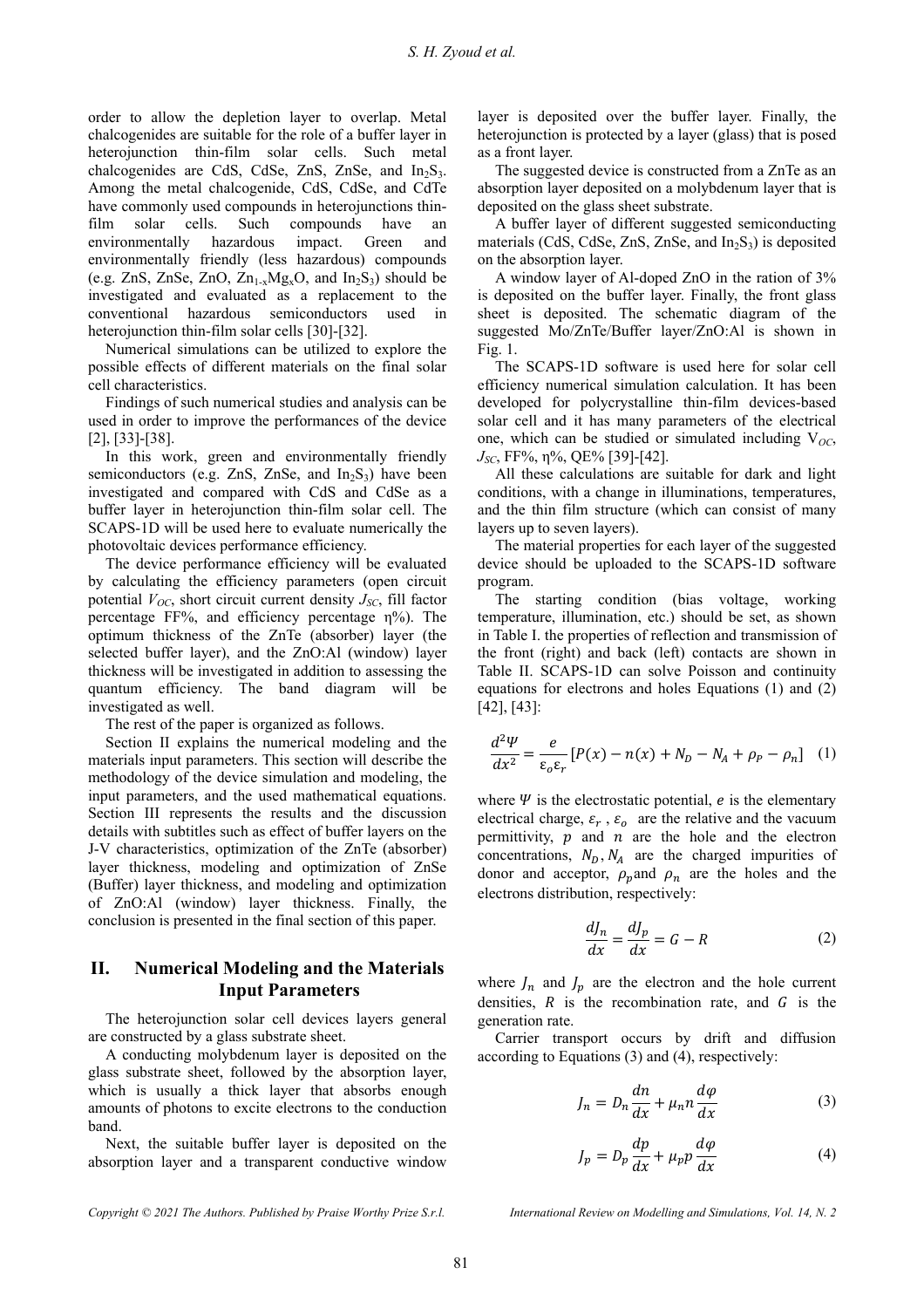#### *S. H. Zyoud et al.*

TABLE I

| ELECTRICAL AND OTHER PROPERTIES OF THE THIN-FILM SOLAR CELL DEVICE LAYERS USED IN THE SIMULATION |                    |                      |                       |                      |                      |                    |                    |
|--------------------------------------------------------------------------------------------------|--------------------|----------------------|-----------------------|----------------------|----------------------|--------------------|--------------------|
| Parameter                                                                                        | $p$ -ZnTe          | n-CdS                | n- CdSe               | $n-ZnS$              | n-ZnSe               | $n - In2S3$        | ZnO:Al             |
| Thickness (um)                                                                                   |                    | 0.025                | 0.025                 | 0.025                | 0.025                | 0.025              | 0.015              |
| Band gap $(eV)$                                                                                  | 2.26               | 2.4                  | 1.74                  | 3.5                  | 2.9                  | 2.8                | 3.3                |
| Electron affinity (eV)                                                                           | 3.5                | 4.5                  | 4.95                  | 4.5                  | 4.09                 | 4.7                | 4.35               |
| Dielectric permittivity (relative)                                                               | 9.67               | 10                   | 6.1                   | 10                   | 10                   | 13.5               |                    |
| CB effective density of states $\text{(cm}^{-3})$                                                | $7 \times 10^{16}$ | $1.5 \times 10^{18}$ | $1.75 \times 10^{18}$ | $1.5 \times 10^{18}$ | $1.5 \times 10^{18}$ | $1.8\times10^{19}$ | $2.2\times10^{18}$ |
| VB effective density of states $\text{cm}^{-3}$ )                                                | $2 \times 10^{19}$ | $1.8\times10^{18}$   | $2.1 \times 10^{19}$  | $1.8\times10^{18}$   | $1.8\times10^{18}$   | $4 \times 10^{13}$ | $1.8\times10^{19}$ |
| Electron thermal velocity (cm/s)                                                                 | $1\times10^7$      | $1\times10^{7}$      | $1\times10^7$         | $1\times10^{7}$      | $1\times10^{7}$      | $1\times10^{7}$    | $1\times10^{7}$    |
| Hole thermal velocity (cm/s)                                                                     | $1\times10^7$      | $1\times10^7$        | $1\times10^{7}$       | $1\times10^{7}$      | $1\times10^{7}$      | $1\times10^{7}$    | $1\times10^7$      |
| Electron mobility $\text{(cm}^2/\text{Vs)}$                                                      | 330                | 50                   | 650                   | 50                   | 50                   | 400                | 100                |
| Hole mobility $\text{cm}^2/\text{Vs}$ )                                                          | 80                 | 20                   | 100                   | 20                   | 20                   | 210                | 25                 |
| Shallow uniform donor density ND $(cm-3)$                                                        |                    | $1 \times 10^{22}$   | $1 \times 10^{22}$    | $1 \times 10^{22}$   | $1 \times 10^{22}$   | $1 \times 10^{22}$ | $1 \times 10^{22}$ |
| Shallow uniform acceptor density NA (cm <sup>-3</sup> )                                          | $2 \times 10^{15}$ |                      |                       |                      |                      |                    |                    |

TABLE II BACK AND FRONT CONTACT PARAMETERS PROPERTIES

|                                           |                          | Left Contact(Back) | <b>Right Contact</b> (Front) |
|-------------------------------------------|--------------------------|--------------------|------------------------------|
| Thermionic emission surface recombination | Electron                 | $1\times10'$       | $1\times10'$                 |
| velocity $\text{(cm/s)}$                  | Holes                    | $1\times10^7$      | $1\times10^7$                |
|                                           | Metal work function (eV) |                    | -4. i                        |
| Majority carrier barrier height (eV)      | Relative to EF           | 0.4                | 0.1                          |
|                                           | Relative to EV or EC     | $-0.068$           | 0.0571                       |



Fig. 1. Schematic arrangement of a thin film- based solar cell layers

The short current density  $(J<sub>SC</sub>)$  can be found by Equation (5) [44]:

$$
J_{SC} = q \sum T(\lambda) \frac{\phi_i(\lambda_i)}{h v_i} \eta(\lambda_i) \Delta \lambda_i \tag{5}
$$

where q is the elementary charge,  $T(\lambda)$  is the optical transmission,  $\varnothing_i$  is the spectral power density, and  $\Delta \lambda_i$  is the interval between the two neighboring values of wavelength. The open-circuit voltage  $(V_{OC})$  can be expressed by Equation (6) [45]:

$$
V_{OC} = \frac{n k T}{q} \ln \left( \frac{J_{SC}}{J_O} + 1 \right) \tag{6}
$$

The fill factor percent (*FF%*), finds out the maximum power of a solar cell and it can be expressed by Equation (7) [46]:

$$
FF\% = \frac{V_{OC} - \ln(V_{OC} + 0.72)}{V_{OC} + 1}
$$
 (7)

*Copyright © 2021 The Authors. Published by Praise Worthy Prize S.r.l. International Review on Modelling and Simulations, Vol. 14, N. 2*

The energy conversion efficiency percent  $(\eta\%)$  of thin film can be expressed by Equation (8) [45]:

$$
\eta\% = \frac{V_{OC} \times J_{SC} \times FF\%}{P_{in}} \tag{8}
$$

The incident light (photons) illumination is AM1.5G spectra through the calculation of the J–V characteristics in this numerical simulation analysis [46]. The input power,  $P_{in}$ , from the sun is considered as 1000 W/m<sup>2</sup>, and its properties are summarized in Table III.

# **III. Results and Discussion**

#### *III.1. Effect of Buffer Layers on the J-V Characteristics*

Fig. 2 shows the J-V profiles for the different simulated buffer layers. CdTe and  $In<sub>2</sub>S<sub>3</sub>$  buffer layers have showed very poor J-V profiles. This behavior discourages using such semiconducting compounds as a buffer layer in ZnTe heterojunction thin-film solar cells.

Table IV represents the solar cell efficiency parameters for the different used buffer layers. CdS, ZnS, and ZnSe have showed higher efficiency parameters (the difference is very low and not significant). Fig. 3 shows the QE% profiles for the studied buffer layers. The profiles have showed no significant difference in the wavelength range of 300-530 nm. An insignificant difference has been shown at a wavelength of less than 300 nm. ZnSe, CdS, and ZnS show a higher efficiency in the wavelength higher than 530 nm.

| <b>TABLE III</b>                                      |              |  |  |  |  |
|-------------------------------------------------------|--------------|--|--|--|--|
| THE INCIDENT ILLUMINATION (PHOTONS) SOURCE PARAMETERS |              |  |  |  |  |
| AM 1-5G1 sun. Spectrum<br>Spectrum                    |              |  |  |  |  |
| Wavelength range (nm)                                 | $200 - 4000$ |  |  |  |  |
| Transmission%                                         | 100          |  |  |  |  |
| Ideal light current $G(x)$ (mA/cm <sup>2</sup> )      | 20           |  |  |  |  |
| Transmission of attenuation filter %                  | 100          |  |  |  |  |

Ideal light current cell (mA/cm<sup>2</sup>)

) 0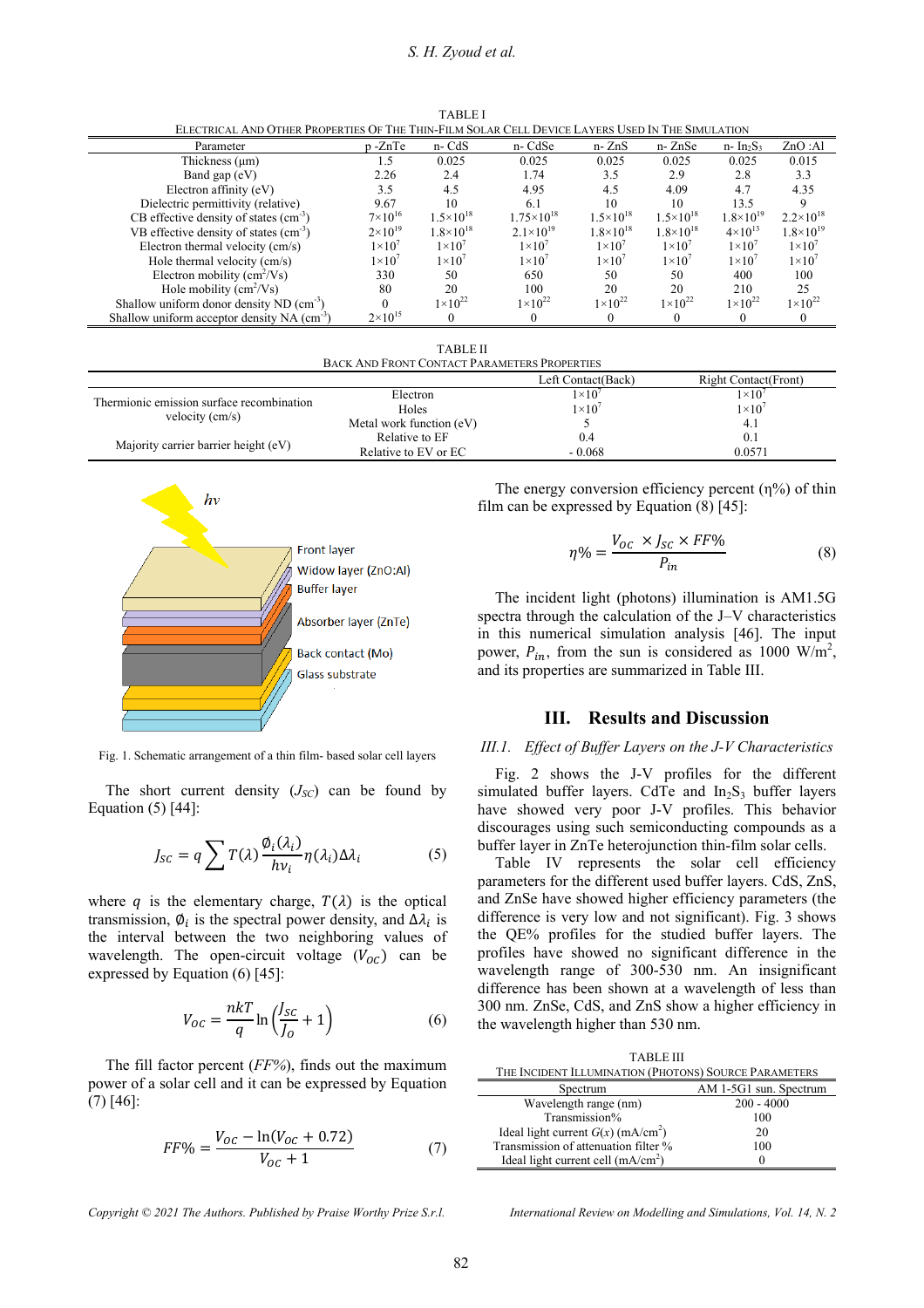

Fig. 2. J-V current curves for the cell. ZnTe layer (acceptor) with different buffer layers. *T* = 300K



Fig. 3. QE% spectral profiles of solar cell with different used buffer layers

The results have confirmed that ZnSe and ZnS based buffer layers show the highest and the best conversion efficiency of 25.34% and 24.20%, respectively.

Additionally, CdSe and  $In<sub>2</sub>S<sub>3</sub>$  based buffer layers have achieved less efficiency of 8.83% and 12.32%, respectively. Hence, the hazardous properties of CdS have limited its uses in such devices, while ZnSe and ZnS are highly promising candidates as buffer layers in ZnTe heterojunction thin-film solar devices. The spectral response has been evaluated based on the quantum efficiency measurements. QE is defined according to the following Equation (9):

$$
QE(\lambda) = \frac{Number\ of\ collected\ electrons}{Number\ of\ incident\ photons} = \frac{I(\lambda)}{I(\lambda)} = \frac{I(\lambda)}{\varphi_p(\lambda)} \tag{9}
$$

where q is the elementary electrical charge,  $I(\lambda)$  is the photogenerated current, and  $\varphi_n(\lambda)$  is the photon flow. Fig. 3 represents the quantum efficiency *QE*(%) for different buffer layers on the light spectrum.

TABLE IV THE SOLAR CELL EFFICIENCY PARAMETERS FOR DIFFERENT BUFFER LAYERS. *T* = 300 K, ZNTE (ACCEPTOR) LAYER

| LAILW.I<br>200 R. ERIL RICCEI IONI EATER |             |                                |       |       |  |  |
|------------------------------------------|-------------|--------------------------------|-------|-------|--|--|
| <b>Buffer Laver</b>                      | $V_{OC}$ (V | $J_{SC}$ (mA/cm <sup>2</sup> ) | FF%   | n (%) |  |  |
| CdS                                      | 1.45        | 23.37                          | 78.18 | 26.60 |  |  |
| ZnSe                                     | 1.46        | 23.30                          | 74.40 | 25.34 |  |  |
| ZnS                                      | 1.47        | 23.36                          | 70.99 | 24.20 |  |  |
| $In_2S_3$                                | 0.90        | 22.79                          | 36.07 | 12.37 |  |  |
| CdSe                                     | 0.69        | 22.40                          | 37.54 | 8.83  |  |  |

*Copyright © 2021 The Authors. Published by Praise Worthy Prize S.r.l. International Review on Modelling and Simulations, Vol. 14, N. 2*

#### *III.2. Optimization of the ZnTe (Absorber) Layer Thickness*

The goal of this section is to get a thinner ZnTe layer without affecting the cell performance. The thickness of the ZnTe (absorber) layer has been numerically marked in the ranges of 600 to 4000 nm, and the parameters of the other materials have been kept constant. The thickness of the ZnSe (buffer) layer is 40 nm, and the thickness of the ZnO:Al (window) layer is 60 nm. As a result, the manufacturing cell cost reduction can be achieved by reducing the amount of manufacturing material used. Table V represents the solar cell efficiency parameters of different chosen thickness. The variation performance of the thin-film at different thicknesses of the ZnTe (absorber) layer has been calculated using the SCAPS-1D simulator. The best photovoltaic parameters are acquired between 1200 - 1500 nm thicknesses of the ZnTe (absorber) layer.  $V_{OC}$  and  $J_{SC}$  results show no significant increase with the increase in ZnTe thickness.

However, there is a significant increase in the cell FF% and η% with the increase in ZnTe absorber layer thickness as shown in Figs. 4(a) and (b). The increase in the solar cell FF% and  $\eta$ % with ZnTe layer thickness has achieved the steady-state values at 1200-1500 nm, Figs. 4(c) and (d).

The absorber thickness remains one of the major challenges in ZnTe large-scale solar cells industry and mass production. FF% has showed a slight decrease with ZnTe layer thickness higher than 2000 nm. This reduction is attributed to the reduction of bulk resistance of ZnTe material, Fig. 4(c).

The 1200 nm ZnTe thickness shows an acceptable conversion efficiency of 24.47% (with  $V_{OC}$ =1.46 V,  $J_{SC}$ = 22.58 mA/cm<sup>2</sup>, and FF%=74.16%). Simulation results indicate that the optimum thickness of ZnTe absorption layer will be in the range of 1200-1500 nm. The fabrication of the cell with the thickness of the absorber layer higher than 1500 nm is unreasonable due to the consumption of more materials without any significant impact on the cell's performance and efficiency.

Although these results are very important to fabricate thin-film solar cell, other parameters can influence the performance of cell and they need to be investigated. The effect of ZnTe thickness on quantum efficiency (QE%) is presented in Fig. 5.

| <b>TABLE V</b>                                              |             |                                                            |       |          |  |  |
|-------------------------------------------------------------|-------------|------------------------------------------------------------|-------|----------|--|--|
|                                                             |             | <b>SOLAR CELL EFFICIENCY PARAMETERS FOR DIFFERENT ZNTE</b> |       |          |  |  |
|                                                             |             | (ABSORBER) LAYER THICKNESS. ZNSE AND ZNO:AL; LAYERS        |       |          |  |  |
| THICKNESS WERE 40 nm AND 60 nm RESPECTIVELY AND $T = 300$ K |             |                                                            |       |          |  |  |
| Thickness ZnTe, nm                                          | $V_{OC}(V)$ | $J_{SC}$ (mA/cm <sup>2</sup>                               | FF%   | $\eta\%$ |  |  |
| 600                                                         | 1.42        | 21.50                                                      | 63.85 | 19.50    |  |  |
| 800                                                         | 1.44        | 22.22                                                      | 68.74 | 21.98    |  |  |
| 1000                                                        | 1.45        | 22.42                                                      | 72.24 | 23.51    |  |  |
| 1200                                                        | 1.46        | 22.58                                                      | 74.16 | 24.47    |  |  |
| 1400                                                        | 1.47        | 22.79                                                      | 74.82 | 25.06    |  |  |
| 1500                                                        | 1.47        | 22.88                                                      | 74.93 | 25.26    |  |  |
| 1600                                                        | 1.48        | 22.96                                                      | 74.96 | 25.43    |  |  |
| 2000                                                        | 1.49        | 23.17                                                      | 74.63 | 25.63    |  |  |
| 3000                                                        | 1.51        | 23.33                                                      | 73.32 | 26.01    |  |  |
| 4000                                                        | 1.52        | 23.37                                                      | 74.93 | 26.05    |  |  |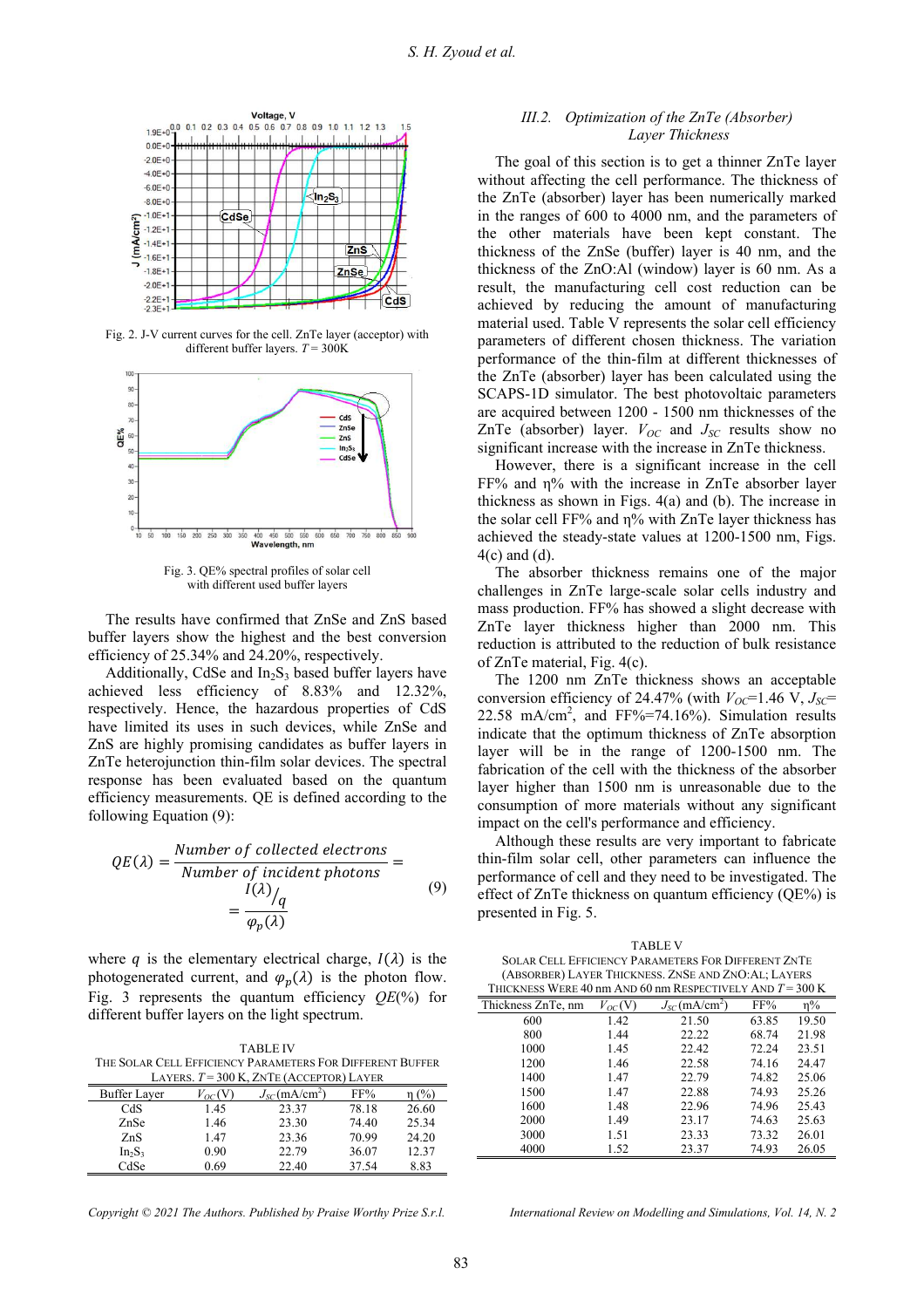

Figs. 4. The (a)  $V_{OC}$ ; (b)  $J_{SC}$ ; (c)  $FF\%$ ; (d)  $\eta\%$ , efficiency profiles with different ZnTe (absorber) layer thickness. ZnSe and ZnO:Al; layers thickness are 40 nm and 60 nm respectively,  $T = 300$  K



Fig. 5. QE% spectral profiles of solar cell with different ZnTe layers thickness

QE% has been calculated for different selected ZnTe thicknesses (600, 800, 1200, 1600, and 2000 nm). QE% has been increased by increasing the ZnTe layer thickness. Increasing the thickness of the absorber layer leads to an increase in solar cell quantum efficiency.

However, the rate of increasing quantum efficiency has been slowly affected by the layer thickness higher than 1200 nm. This means that the thickness of 1200 nm is enough to absorb most of the incident photons. The effect of the ZnTe absorber layer on the quantum efficiency occurs in the region extended from  $\lambda = 300$ -800nm as shown in Fig. 5.

The generation region in thinner absorber cell is near the high recombination back contact region. This will reduce the number of the generated electron-hole pairs and the quantum efficiency. On the other hand, in a thicker absorber cell, the generation process occurs far from the back contact region, which in turn, increases the quantum efficiency. The increase in QE% with increasing the absorption layer thickness has been applicable to a specific thickness limit. Understanding the relation between the cell performance and the absorber (ZnTe) layer thickness requires studying the solar cell energy band diagram. The energy band diagram alignment is one of the most important parameters affecting the current heterojunction transmission and the performance of solar cells. Fig. 6 shows that the band diagram is in a good alignment; and the recombination regions are shown. When the absorber layer is thin, the back contact is near the depletion region. This leads to a noticeable increase in the recombination of the back contact. Thus, at the back contact, a large number of photogenerated carriers are recombined and the rest can contribute to quantum efficiency. Therefore, the back contact recombination current decreases as the absorption layer thickness increases, resulting in an increase in solar cell performance. Increasing the absorber layer thickness can improve cell performance, but it cannot be increased excessively, as shown in Figs. 4. This is evident in the case of the absorber layer thickness being more than 2000 nm.  $V_{OC}$ ,  $J_{SC}$ , FF%, and η% will only increase slightly and reach the steady-state.

*Copyright © 2021 The Authors. Published by Praise Worthy Prize S.r.l. International Review on Modelling and Simulations, Vol. 14, N. 2*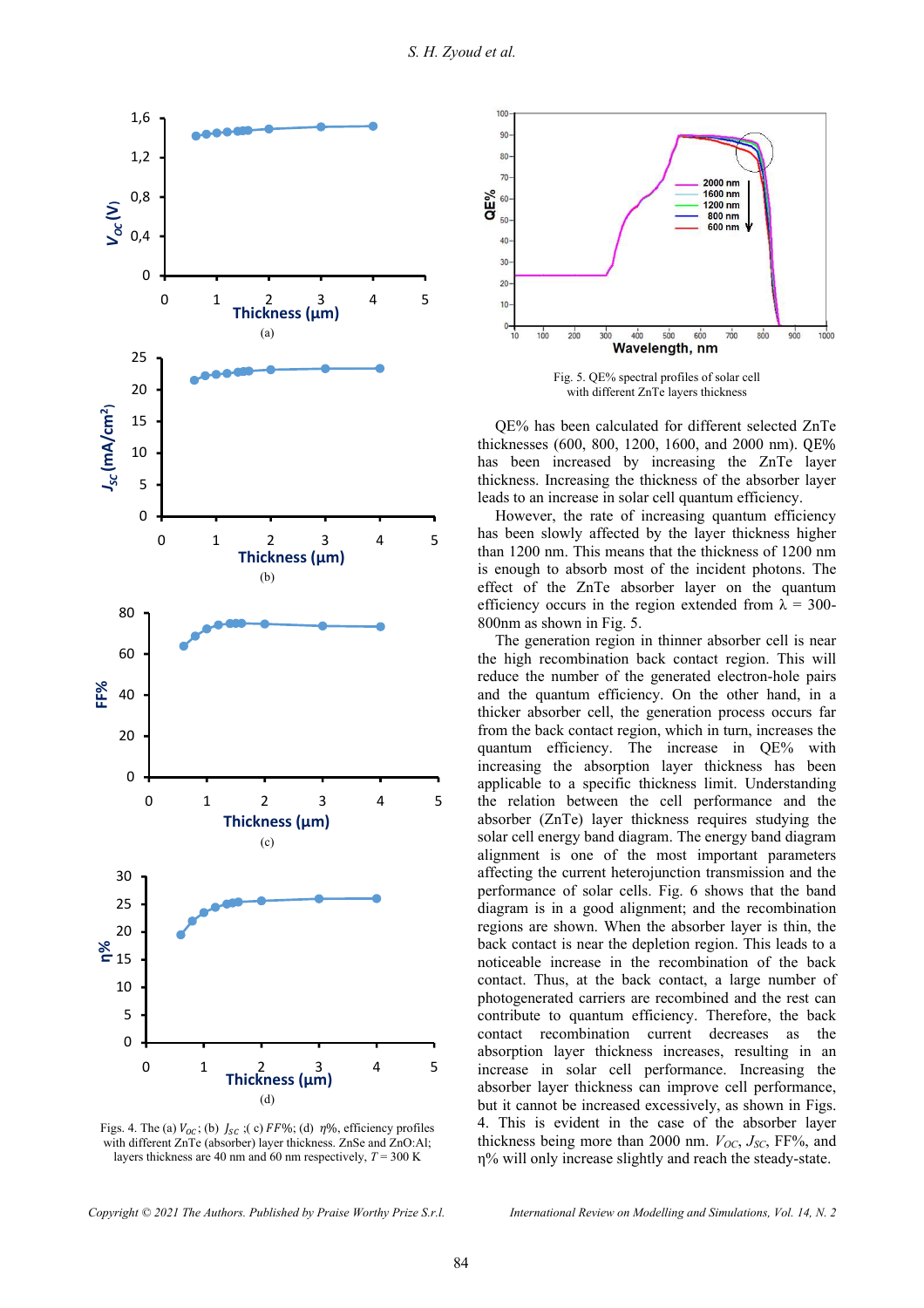This can be attributed to the fact that photons with a higher wavelength ( $> 550$  nm) are absorbed in the bulk absorption layer away from the depletion region. The QE% profiles for selected ZnTe thickness (600, 800, 1200, 1600, and 2000 nm) are shown in Fig. 5. The profiles have showed an increase in the number of absorbed photons with a wavelength longer than 550 nm up to a limit. The QE% profiles of 1600 and 2000 nm are fit together. The increase in the absorber layer thickness increase the possibility of Quasi-neutral recombination, Fig. 6. The recombination's process falls in three positions: the photo-generated carriers recombine before reaching the depletion region (Region 2), the space charge (Region 3), and the absorber/buffer interface (Region 4). It cannot be denied that increasing the thickness of the absorber layer causes the photon to absorb particularly at the high wavelength, but the resulting carriers cannot be used to enhance the performance of the cell and recombination before reaching the depletion region.

### *III.3. Modeling and Optimization of ZnSe (Buffer) Layer Thickness*

The Mo/ZnTe/ZnSe/Al:ZnO heterojunction solar cell is investigated here in order to achieve a high cell performance and efficiency. The absorber ZnTe and the buffer ZnSe layers should have their conduction bands aligned [47]. ZnSe with (2.7 eV bandgap) has been found out to be a suitable buffer layer for ZnTe (with 2.3 eV bandgap) absorber layer. They have good band alignment to each other [48]. One of the aims of this section is to reduce optical and electrical losses caused by the interface between the absorber and the buffer layers.

ZnSe is a remarkable material due to its prospect applications in several optical and electronic devices, as a buffer/window material for heterojunction thin-film solar cells. Various methods have been employed for the deposition of ZnSe thin films. ZnSe can be prepared by simple and inexpensive techniques like electrodeposition, chemical bath deposition, solution growth, and thermal evaporation. Fig. 7 shows the J-V profiles of different ZnSe (buffer) layers thickness. The simulation calculation of ZnSe layers thickness has been in the range of 10-200 nm. The ZnTe (absorption) and Al:ZnO (window) layers thicknesses have been chosen to be 1500 and 60 nm respectively, and the operating temperature has been 300 K.



Fig. 6. The cells band diagram: (R1) Back contact recombination, (R2) Quasi-Neutral recombination, (R3) space charge region recombination, (R4) Buffer/Absorber interface recombination

*Copyright © 2021 The Authors. Published by Praise Worthy Prize S.r.l. International Review on Modelling and Simulations, Vol. 14, N. 2*



Fig. 7. J-V current curves for the cell. ZnSe buffer layer with different thickness, *T* = 300 K

Table VI reveals that the cell efficiency parameters have been high in the case of thin buffer layers. This means that the cell parameters performances are lowered in case of increasing the ZnSe (buffer) layer thicknesses.

The *JSC* and η% values have been affected by the ZnSe thickness more than  $FF%$  and  $V_{OC}$  values. This lower effect in  $V_{OC}$  and FF% is attributed to the valance band curtain at the interfaces that appear as spikes and the photon loss that occurs in a thicker ZnSe layer. As the thickness of the ZnSe layer increases, the number of absorbed incident photons in the buffer layer will increase. Thus, the number of photons that can pass through the buffer layer to the absorbed by the ZnTe (absorber) layer will be reduced. The QE% profiles have showed a decrease in the number of absorbed photons in the wavelength range shorter than 550 nm, Fig. 8. This will lead to a reduction in the production of the electronhole pairs.

A severe decrease has been observed in the *JSC* and η% in the thicker ZnSe layers. On the other hand, the thinner ZnSe layer shows higher performance and an increase in cell efficiency parameters. A thin ZnSe layer will lead to a reduction in the depletion layer thickness. The depletion layer appears to compensate for the effect of misfit dislocation due to the lattice mismatch between the ZnSe and ZnTe layer, Fig. 6. The thinner buffer layer may be resulting in current leakage and the thicker one could lead to a low carrier separation rate. Due to manufacturing techniques and tool limitations, it is not possible to reach a buffer layer thickness of less than 25 nm [49]. Thus, the suggestion is to keep the optimum buffer layer thickness in the range 25-50 nm.

| TABLE VI                                                   |
|------------------------------------------------------------|
| IMPACT OF ZNSE (BUFFER) LAYER THICKNESS ON THIN FILM       |
| PARAMETERS. ZNTE AND ZNO: AL; LAYERS THICKNESS ARE 1500 nm |
| AND 60 nm RESPECTIVELY $T = 300$ K                         |

| AND 60 nm RESPECTIVELY, $T = 300$ K |              |                                |       |           |  |  |  |
|-------------------------------------|--------------|--------------------------------|-------|-----------|--|--|--|
| Thickness ZnSe, nm                  | $V_{OC}$ (V) | $J_{SC}$ (mA/cm <sup>2</sup> ) | FF%   | $\eta(%)$ |  |  |  |
| 10                                  | 1.47         | 24.29                          | 75.35 | 26.68     |  |  |  |
| 20                                  | 1.47         | 23.77                          | 75.20 | 26.35     |  |  |  |
| 25                                  | 1.47         | 23.53                          | 75.13 | 26.06     |  |  |  |
| 30                                  | 1.47         | 23.30                          | 75.06 | 25.78     |  |  |  |
| 40                                  | 1.47         | 22.88                          | 74.93 | 25.26     |  |  |  |
| 60                                  | 1.47         | 22.14                          | 74.70 | 24.37     |  |  |  |
| 100                                 | 1.47         | 21.02                          | 74.32 | 23.01     |  |  |  |
| 200                                 | 1.47         | 19.45                          | 73.74 | 21.12     |  |  |  |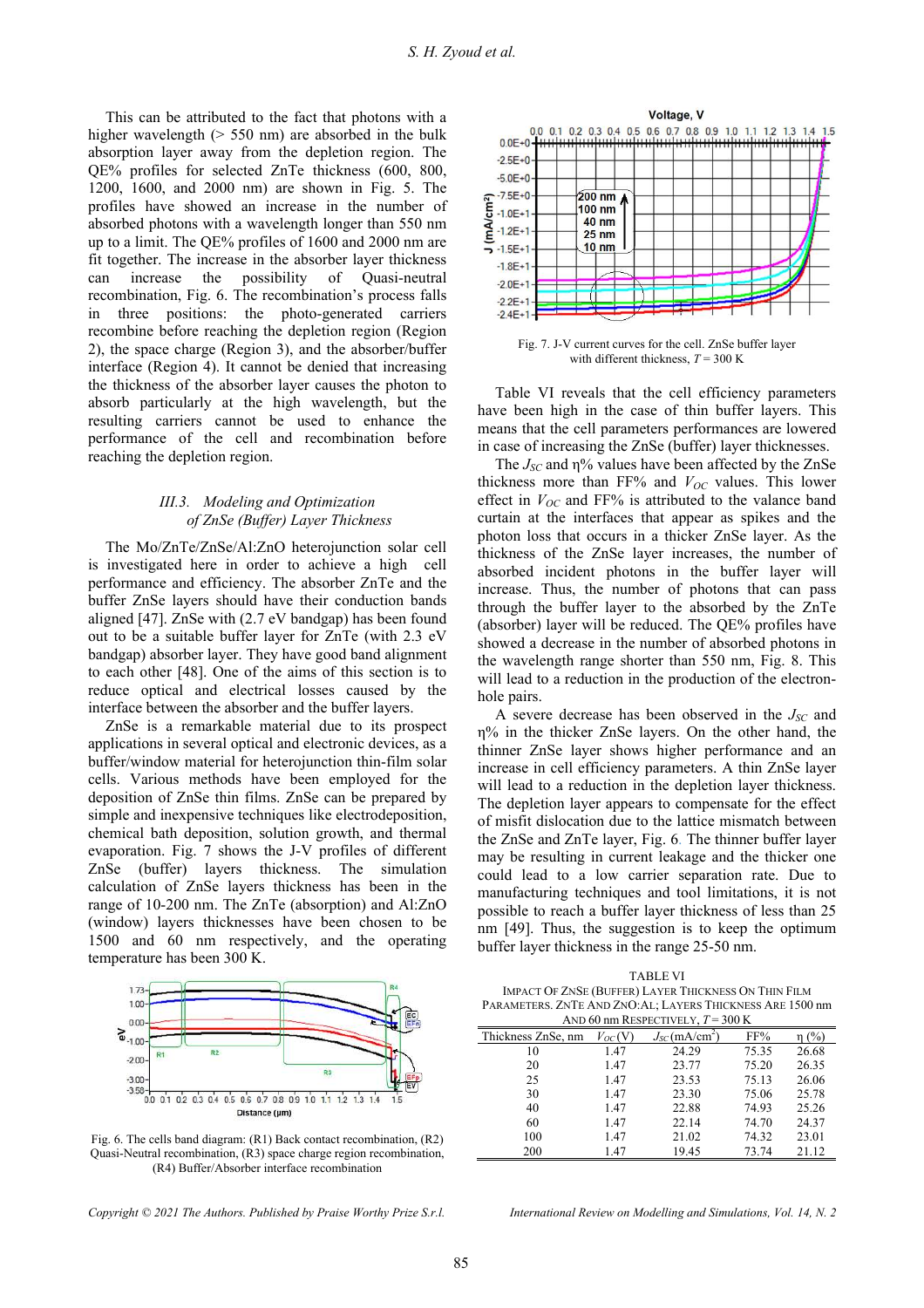The impact of the buffer (ZnSe) layer thickness on quantum efficiency (QE%) has been calculated; the results are shown in Fig. 8. The figure reveals that QE% is decreased by increasing the ZnSe layer thickness. The variation in ZnSe thickness and QE% is minimal in thicker layers while the variation is observable in thinner layers. The range 25 nm to 40 nm has been chosen here as an optimal buffer layer thickness for manufacturing proposes because it is difficult to prepare a very thin layer lower than  $\approx$  25 nm.

## *III.4. Modeling and Optimization of ZnO:Al (Window) Layer Thickness*

ZnO:Al window layer is used to provide optical and electrical access. ZnO:Al as a window conducting oxide transparency layer can penetrate the incident radiation and, based on its conductivity, it can collect the charge carriers. ZnO contains all the required features for the window layer, including the bandgap of  $\sim$  3.3 eV. This bandgap gives the ZnO an advantage in releasing the photons of wavelengths higher than 385 nm (Visible and IR radiations) to pass completely through and reach the absorption layer [50]. The simulation calculations have been performed on ZnO:Al layer thickness range (5 - 200 nm) as shown in Table VII. The ZnTe and ZnSe layer thicknesses have been chosen to be 1500 and 25 nm, respectively, and the operating temperature has been 300 K. The simulation results show that there is no significant decrease in the cell efficiency parameters ( $V_{OC}$ ,  $J_{SC}$ ,  $FF\%$ , and  $\eta\%$ .) with increasing the ZnO:Al layer thickness. Using a very thin layer of ZnO:Al may result in current leakage and a too thick one could lead to low carrier separation rate. In conclusion, the optimized and preferred layer is selected to be 50 nm for preparation and manufacturing purposes. The impact of the thickness window (ZnO:Al) layer on the QE% has been calculated. The QE% profiles are shown in Fig. 9.

The figure shows that there is no observable effect of the ZnO:Al layer thickness on the QE% in the wavelength ranged  $> 300$  nm. The QE% values have decreased with the increase in ZnO:Al layer thickness in the wavelength <300 nm. This reduction will not affect the cell efficiency parameters because solar light radiation lacks such a range of radiations.



Fig. 8. Spectral response of thin film with different thickness of ZnSe as buffer layer,  $T = 300K$ 





Fig. 9. Spectral response of thin film with different thickness of ZnO:Al as window layer.  $T = 300$  K

TABLE VII THE EFFECT OF ZNO:AL (WINDOW) LAYER THICKNESS ON CELL EFFICIENCY PARAMETERS. ZNTE AND ZNSE LAYERS THICKNESS ARE

| 1500 nm AND 25 nm RESPECTIVELY, $T = 300$ K |          |                                |       |            |  |  |  |
|---------------------------------------------|----------|--------------------------------|-------|------------|--|--|--|
| Thickness ZnO:Al (nm)                       | $V_{OC}$ | $J_{SC}$ (mA/cm <sup>2</sup> ) | FF%   | $\eta$ (%) |  |  |  |
| 5                                           | 1.47     | 23.62                          | 75.15 | 26.16      |  |  |  |
| 10                                          | 1.47     | 23.61                          | 75.15 | 26.15      |  |  |  |
| 15                                          | 1.47     | 23.60                          | 75.15 | 26.15      |  |  |  |
| 20                                          | 1.47     | 23.58                          | 75.14 | 26.14      |  |  |  |
| 30                                          | 1.47     | 23.55                          | 75.14 | 26.12      |  |  |  |
| 50                                          | 1.47     | 23.55                          | 75.13 | 26.08      |  |  |  |
| 100                                         | 1.47     | 23.47                          | 75.12 | 25.99      |  |  |  |
| 200                                         | 1.47     | 23.33                          | 75.09 | 25.82      |  |  |  |

# **IV. Conclusion**

In this paper, the performance of the thin film -based solar cells has been studied. Different buffers such as CdS, ZnSe, ZnS, In2S3, and CdSe have been used. The results have showed that ZnSe and ZnS as buffer layers have provided cell efficiency parameters approximately close to the cell that used CdS as a buffer layer. It has been concluded that ZnSe or ZnS could be used as an alternative material to CdS.

Numerical simulation shows that the highest efficiency of p-n heterojunction of Mo/ZnTe/ZnSe/ZnO:Al solar cell is equal to 25.34% (with  $V_{OC}$  of 1.4615 V,  $J_{SC}$  of 23.30 mA/cm<sup>2</sup> and fill factor of 74.4%). This efficiency can be achieved with an absorber ZnTe layer thickness equal to 1500 nm, a buffer ZnSe layer thickness of 25 nm, and a ZnO:Al window layer of a thickness of 50 nm. From the simulation results, it is found out that the contribution of the space charge region in the photocurrent density is dominant compared to the ones of the neutral regions. These findings are very promising and provide helpful guidance for future thin and high performance of thin-film Mo/ZnTe/ZnSe/ZnO:Al solar cells.

## **Acknowledgements**

We gratefully acknowledge Dr. Marc Burgelman, University of Gent, Belgium, for providing the SCAPS-1D simulation software.

Furthermore, we are grateful to Ajman University for supporting this study.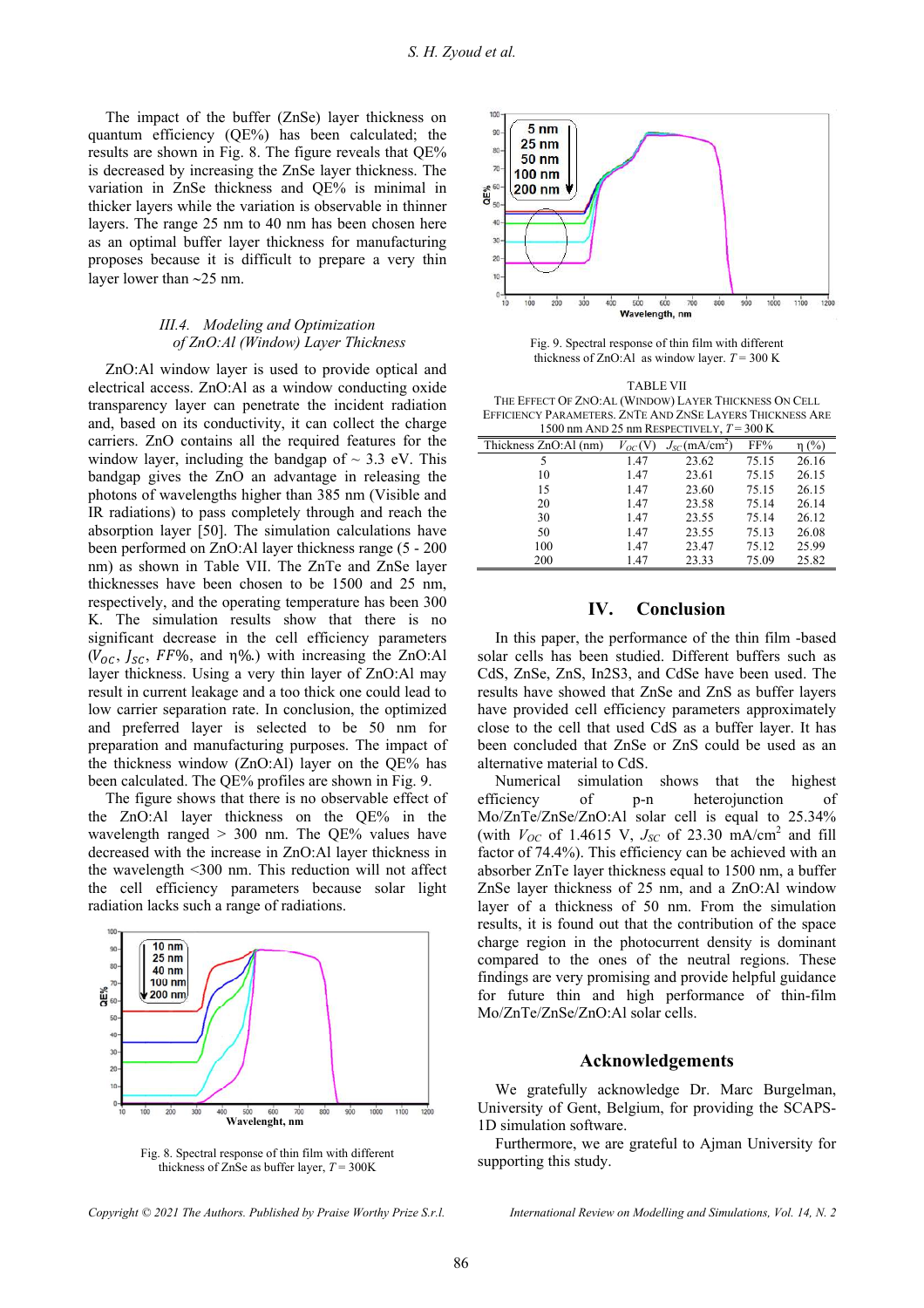#### **References**

- [1] Qasim, M., Velkin, V., Maximum Power Point Tracking Techniques for Micro-Grid Hybrid Wind and Solar Energy Systems - a Review, (2020) *International Journal on Energy Conversion (IRECON)*, 8 (6), pp. 223-234. doi:<https://doi.org/10.15866/irecon.v8i6.19502>
- [2] Dib, K., Chenni, R., A Combined MPPT Algorithm for Photovoltaic Systems Based Arduino Microcontroller, (2018) *International Journal on Energy Conversion (IRECON)*, 6 (2), pp. 66-75. doi:<https://doi.org/10.15866/irecon.v6i2.15090>
- [3] Abadi, I., Musyafa, A., Baskoro, K., Fitriyanah, D., Design and Implementation of Mobile Active Two-Axis Solar Tracker with Reflector Based on Particle Swarm Fuzzy Controller, (2019) *International Review on Modelling and Simulations (IREMOS)*, 12 (2), pp. 113-122.

doi:<https://doi.org/10.15866/iremos.v12i2.16739>

- Khemmook, P., Khomfoi, S., Solid State Transformers Using Selective Harmonic Elimination Technique for Solar Farm Applications, (2020) *International Review of Electrical Engineering (IREE)*, 15 (6), pp. 443-455. doi:<https://doi.org/10.15866/iree.v15i6.17654>
- [5] Thang, V., A Stochastic Programming Approach for Energy Hubs Integrated with Renewable Energy Sources Based on Life Cycle Cost, (2020) *International Journal on Energy Conversion (IRECON)*, 8 (3), pp. 90-101.

doi:<https://doi.org/10.15866/irecon.v8i3.18852>

- [6] Younis, R., Ibrahim, D., Aboul-Zahab, E., El'Gharably, A., Techno-Economic Investigation Using Several Metaheuristic Algorithms for Optimal Sizing of Stand-Alone Microgrid Incorporating Hybrid Renewable Energy Sources and Hybrid Energy Storage System, (2020) *International Journal on Energy Conversion (IRECON)*, 8 (4), pp. 141-152. doi:<https://doi.org/10.15866/irecon.v8i4.19137>
- [7] M. Upasani, S. Patil, Grid connected solar photovoltaic system with battery storage for energy management, in: 2018 *2nd International Conference on Inventive Systems and Control*
- *(ICISC)*, IEEE, pp. 438-443, 2018. [8] Zizoui, M., Tabbache, B., Zia, M., Benbouzid, M., Control of Isolated Photovoltaic-Battery-Ultracapacitor Microgrid for Remote Areas, (2020) *International Journal on Energy Conversion (IRECON)*, 8 (2), pp. 38-44. doi:<https://doi.org/10.15866/irecon.v8i2.18969>
- [9] Massaq, Z., Chbirik, G., Abounada, A., Brahmi, A., Ramzi, M., Control of Photovoltaic Water Pumping System Employing Non-Linear Predictive Control and Fuzzy Logic Control, (2020) *International Review on Modelling and Simulations (IREMOS)*, 13 (6), pp. 373-382.

doi:<https://doi.org/10.15866/iremos.v13i6.18615>

- [10] Arief, A., Nappu, M., Rachman, S., Photovoltaic Allocation with Tangent Vector Sensitivity, (2020) *International Journal on Energy Conversion (IRECON)*, 8 (3), pp. 71-79. doi:<https://doi.org/10.15866/irecon.v8i3.18419>
- [11] S. Madi, A. Kheldoun, Bond graph based modeling for parameter identification of photovoltaic module, *Energy*, 141, 1456-1465, 2017.
- [12] I. Rimmaudo, A. Salavei, A. Romeo, Effects of activation treatment on the electrical properties of low temperature grown CdTe devices, *Thin Solid Films*, 535, 253-256, 2013.
- [13] M.A. Green, K. Emery, W. Yoshihiro Hishikawa, EDD, Solar cell efficiency tables (Version 45). *Prog Photovolt Res Appl*, 23, 659- 676, 2007.
- [14] S. Yang, S. Chen, E. Mosconi, Y. Fang, X. Xiao, C. Wang, Y. Zhou, Z. Yu, J. Zhao, Y. Gao, Stabilizing halide perovskite surfaces for solar cell operation with wide-bandgap lead oxysalts, *Science*, 365, 473-478, 2019.
- [15] S.K. Das, S. Ganguli, H. Kabir, J.I. Khandaker, F. Ahmed, Performance of Natural Dyes in Dye-Sensitized Solar Cell as Photosensitizer, *Transactions on Electrical and Electronic Materials*, 21, 105-116, 2020.
- [16] O. Oklobia, G. Kartopu, S. JC Irvine, Properties of Arsenic-Doped ZnTe Thin Films as a Back Contact for CdTe Solar Cells, *Materials*, 12(22), 3706, 2019.
- [17] W. Lin, W. Wu, Z. Liu, K. Qiu, L. Cai, Z. Yao, B. Ai, Z. Liang, H. Shen, Chromium trioxide hole-selective heterocontacts for silicon solar cells, *ACS applied materials & interfaces*, 10, 13645- 13651, 2018.
- [18] P. Qin, Q. He, G. Yang, X. Yu, L. Xiong, G. Fang, Metal ions diffusion at heterojunction chromium Oxide/CH3NH3PbI3 interface on the stability of perovskite solar cells, *Surfaces and Interfaces*, 10, 93-99, 2018.
- [19] M. Ullah, R. Ali, G. Murtaza, Y. Chen, First principles investigation of Be3X2 ( $X = N$ , P, As) and their alloys for solar cell applications, *Journal of Alloys and Compounds*, 795, 385- 390, 2019.
- [20] S. Rajpal, S. Kumar, Thermoluminescent properties of nanocrystalline ZnTe thin films: Structural and morphological studies, *Physica B: Condensed Matter*, 534, 145-149, 2018
- [21] J.A. Luceño-Sánchez, A.M. Díez-Pascual, R. Peña Capilla, Materials for photovoltaics: State of art and recent developments, *International Journal of Molecular Sciences*, 20(4), 976, 2019.
- [22] P. Tonui, S.O. Oseni, G. Sharma, Q. Yan, G.T. Mola, Perovskites photovoltaic solar cells: An overview of current status, *Renewable and Sustainable Energy Reviews*, 91(C), 1025-1044, 2018.
- [23] J. Ramanujam, D.M. Bishop, T.K. Todorov, O. Gunawan, J. Rath, R. Nekovei, E. Artegiani, A. Romeo, Flexible CIGS, CdTe and a-Si: H based thin film solar cells: A review, *Progress in Materials Science*, 110, 100619, 2020.
- [24] S. Rajpal, S. Kumar, Thermoluminescent properties of nanocrystalline ZnTe thin films: Structural and morphological studies, *Physica B: Condensed Matter*, 534, 145-149, 2018.
- [25] O. Skhouni, A. El Manouni, B. Mari, H. Ullah, Numerical study of the influence of ZnTe thickness on CdS/ZnTe solar cell performance, *The European Physical Journal Applied Physics*, 74(2), 24602, 2016.
- [26] I. Repins, M.A. Contreras, B. Egaas, C. DeHart, J. Scharf, C.L. Perkins, B. To, R. Noufi, 19· 9%-efficient ZnO/CdS/CuInGaSe2 solar cell with 81 2% fill factor, Progress in Photovoltaics: *Research and applications*, 16, 235-239, 2008.
- [27] J. Lindahl, U. Zimmermann, P. Szaniawski, T. Törndahl, A. Hultqvist, P. Salomé, C. Platzer-Björkman, M. Edoff, Inline Cu (In, Ga) Se \$ \_ {2} \$ Co-evaporation for High-Efficiency Solar Cells and Modules, *IEEE Journal of Photovoltaics*, 3, 1100-1105, 2013.
- [28] M. Powalla, P. Jackson, W. Witte, D. Hariskos, S. Paetel, C. Tschamber, W. Wischmann, High-efficiency cu (in, ga) se2 cells and modules, *Solar Energy Materials and Solar Cells*, 119, 51-58, 2013.
- [29] A. Chirilă, S. Buecheler, F. Pianezzi, P. Bloesch, C. Gretener, A.R. Uhl, C. Fella, L. Kranz, J. Perrenoud, S. Seyrling, Highly efficient Cu (In, Ga) Se 2 solar cells grown on flexible polymer films, *Nature materials*, 10, 857-861, 2011.
- [30] C. Platzer-Bjorkman, J. Kessler, L. Stolt, Atomic layer deposition of Zn (O, S) buffer layers for high efficiency Cu (In, Ga) Se/sub 2/solar cells, in: *Proceedings of the 3rd World Conference onPhotovoltaic Energy Conversion*, 2003, IEEE, pp. 461-464, 2003.
- [31] Y. Chiba, F. Meng, A. Yamada, M. Konagai, Study on phase transition of zn1-xmgxo thin films grown by mocvd process, in: 2006 *IEEE 4th World Conference on Photovoltaic Energy Conference*, IEEE, pp. 567-570, 2006.
- [32] N. Naghavi, E. Chassaing, M. Bouttemy, G. Rocha, G. Renou, E. Leite, A. Etcheberry, D. Lincot, Electrodeposition of In2S3 buffer layer for Cu (In, Ga) Se2 solar cells, *Energy Procedia*, 10, 155- 160, 2011.
- [33] F. Liu, J. Zhu, J. Wei, Y. Li, M. Lv, S. Yang, B. Zhang, J. Yao, S. Dai, Numerical simulation: toward the design of high-efficiency planar perovskite solar cells, *Applied Physics Letters*, 104, 253508, 2014.
- [34] R. Benadli, B. Khiari, A. Sellami, Three-phase grid-connected photovoltaic system with maximum power point tracking technique based on voltage-oriented control and using sliding mode controller, in: *IREC2015 The Sixth International Renewable Energy Congress*, IEEE, pp. 1-6, 2015.
- [35] Adam, K., Miyauchi, H., Optimization of a Photovoltaic Hybrid Energy Storage System Using Energy Storage Peak Shaving, (2019) *International Review of Electrical Engineering (IREE)*, 14

*Copyright © 2021 The Authors. Published by Praise Worthy Prize S.r.l. International Review on Modelling and Simulations, Vol. 14, N. 2*